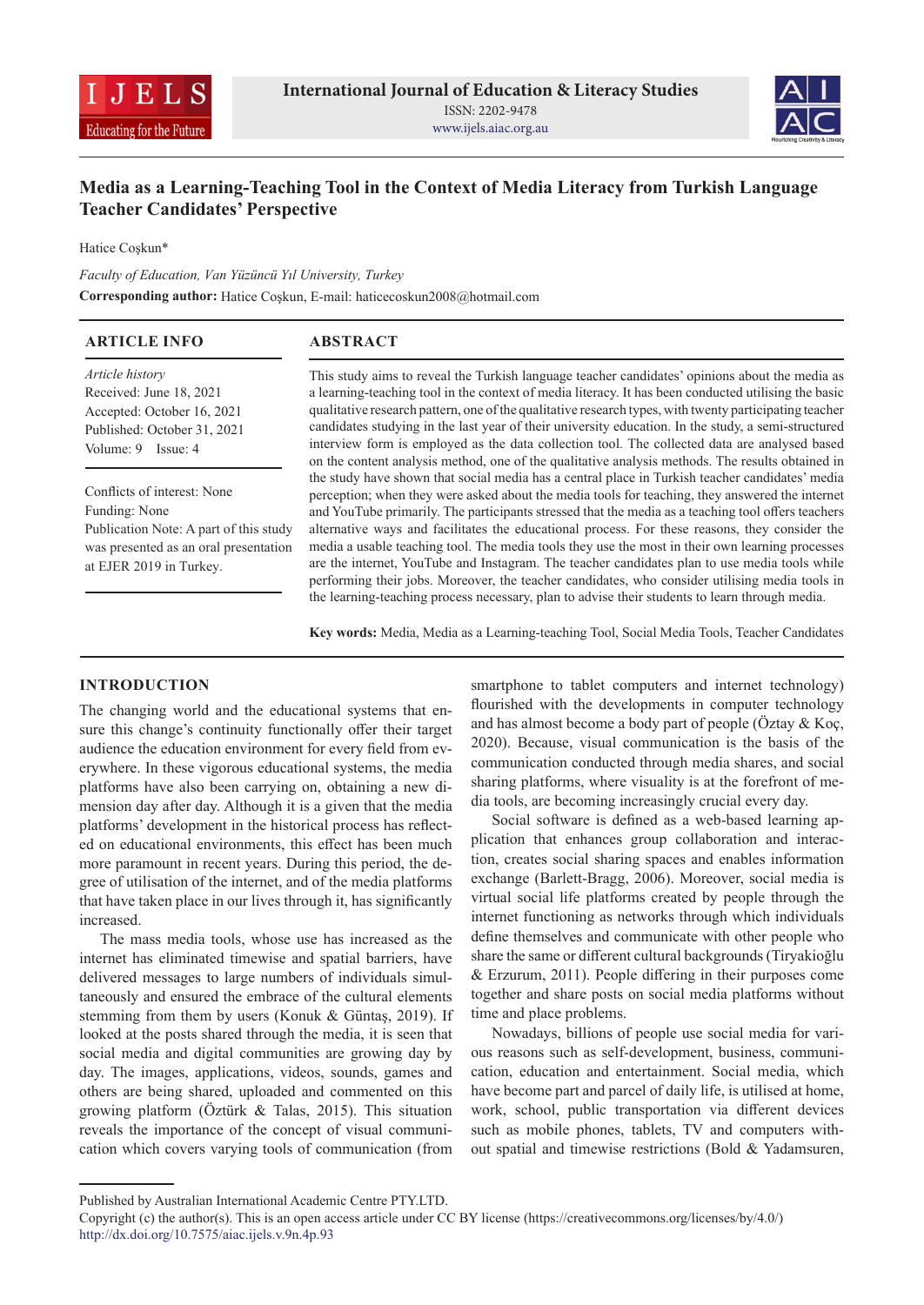2019). Besides, social media tools as pedagogical materials provide benefits in terms of connectivity and social rapport, collaborative information discovery and sharing, and content creation (McLoughlin & Lee, 2007). While social media enables students to collect and share information, it effectively creates cooperation channels among them and with their teachers (Faizi et al., 2013). In general, social media and media tools offer different ways of shaping the learning process for both teachers and students by supporting the educational process in various ways and serving as a means of socialisation in daily life.

While social software enables teachers to empower the educational process through active learning, creativity, problem-solving, cooperation and multi-faceted interaction, it also promotes students' academic success, questioning and alternative thinking skills (Tiryakioğlu & Erzurum, 2011). Besides, social software offers benefits in reflecting the student's preferences to teaching, provides instant feedback to students, quickly identifies students' needs, improves communication, creates a collaborative atmosphere, increases student participation, helps teachers to build networks in the teaching process, prepares students for the future, and creates professional learning communities led by teachers (Blazer, 2012). Through social software that offers students tools for controlling their learning, students learn by communicating on social platforms rather than working individually with management systems' opportunities (McLoughlin & Lee, 2007). Nevertheless, it is also a fact that media tools have some disadvantages alongside their positive contributions to educational environments. As Blazer stated, the ill usage of social software brings risks such as cyberbullying, exposure to inappropriate content, violation of online security, revealing private information, decreasing face-to-face communication, and distraction from schoolwork (Blazer, 2012). The prevention of the damages caused by social software, which is an active component of the learning-teaching process as a media tool, is only possible with an appropriate and responsible use. This requires accurate reading of information received through the media, in other words, literacy.

Literacy is described as the capacity to read, write, talk, and listen, as well as the ability to communicate effectively and comprehend written material. It is a method of comprehending and interpreting objects, facts, and events in a sophisticated and detailed manner (Altun, 2005). Literacy has evolved from being reliant on written and printed sources to being digital as a result of technological advancements. Digital media took the place of newspapers and books, and distance communication channels took the place of face-toface interactions (Aytaş & Kaplan, 2017). Individuals must be active in studying information and communication technologies, contribute to personal development with technology, and be able to use technology to solve daily problems to be considered digitally literate (Özerbaş & Kuralbayeva, 2018). This necessity is significant in terms of emphasizing the importance of media literacy.

Media literacy is vital in terms of providing the abilities to correctly understand, interpret, and use media, as well as maintaining social order (Aksu Bektaş & Alver, 2020).

Media literacy is based on media education, which encompasses not just the usage of television and the internet, but also newspapers, radio, and even printed books (Kıran, 2020). All new communication technology products, such as computers and the internet, as well as traditional communication instruments, such as television, newspapers, and magazines, should be covered in media education (Uyar & Asrak Hasdemir, 2020). Receiving a proper and conscientious media education will ensure that the messages in the media are accurately interpreted. Media tools have gone beyond being a component of social life in today's culture, and they now play an active role in the learning-teaching process. This assumption is backed up by research in the field of education.

The scope of studies on media tools spans a variety of topics such as learning through media and social media (Kozma, 1991; Devi et al., 2019; Konuk & Güntaş, 2019; Faizi et al., 2013; Chen & Bryer, 2012; Gruzd et al., 2018), use of media tools by teachers (Manca & Ranieri, 2016; Akkaya & Kanadlı, 2019), use of media in language learning (Kitchakarn, 2016; Rao, 2014), use of social media in university education (Toğay et al., 2013; Qureshi et al., 2014), and use of a particular social media tool in learning processes (Hesieh, 2017; Evans, 2014; Chawinga, 2017; Gon, & Rawekar, 2017). These studies, being conducted with teachers and university students, focus on using social media tools in the learning-teaching process. There has been no study detected in the literature that focuses on the teacher candidates' perspectives, particularly of those who will give mother language education, towards media tools as a learning-teaching tool.

Studies conducted show the motivations for using media tools and how widely they are used in learning environments. Changes in technology have reflected on educational environments through social software. The Turkish teaching program (2019) highlights the concept of digital competency, and it emphasises the importance of media tools and the accompanying social software in the education process. The program emphasises that the highest level of efficiency should be utilised from the opportunities provided by technology, media tools, and social software.

The Turkish teaching program and the Turkish lesson's content show that this lesson aims to make students competent in every field. In addition to the mission of helping students get competent in their mother tongue, it is the Turkish teachers' task to raise students who know how to control their learning process and who utilise media tools actively within it. At this point, teachers' education is crucial as how the teacher candidates conceive media tools during their training, whether they effectively use them in the learning process, and their professional plans about media tools are essential. It is a wellknown fact that experiences gained in the training process shape and affect teachers' professional careers. It is essential to evaluate the Turkish teacher candidates' views on the use of media as a learning-teaching tool from different aspects.

#### **Purpose and Sub-purposes**

The purpose of this study is to understand what Turkish language teacher candidates experience about the media as a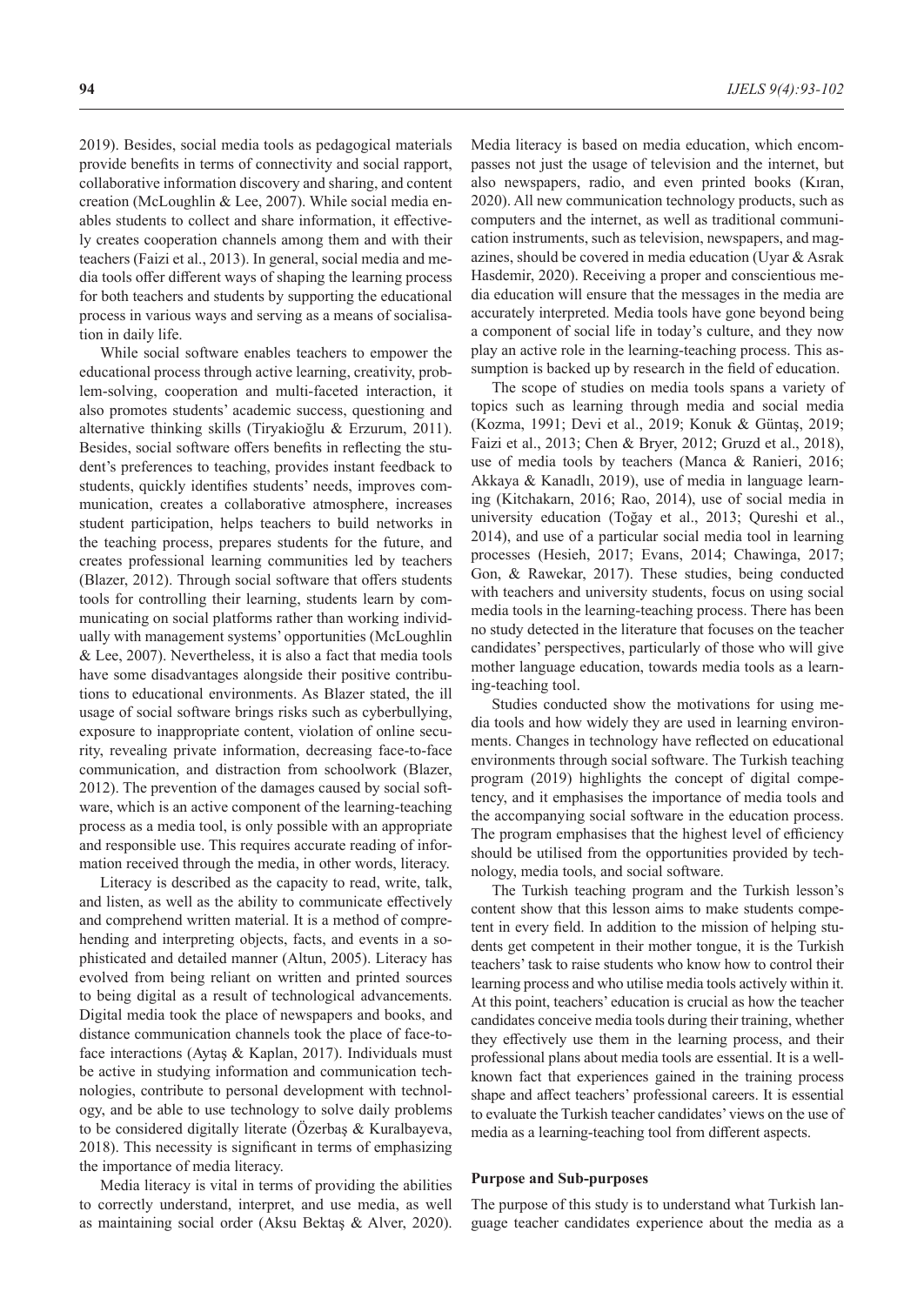tool for learning and teaching in the context of media literacy. The study's sub-objectives are to identify:

- 1. Turkish teacher candidates' media perceptions as a learning tool,
- 2. Turkish teacher candidates' perception of media tools' usability as a learning-teaching tool,
- 3. the media tools used by Turkish language teacher candidates in learning process (Reasons and effectiveness),
- 4. Turkish teacher candidates' views on permanent learning through the media,
- 5. Turkish teacher candidates' views on using media tools in the learning-teaching process in their professional lives.
- 6. Turkish teacher candidates' views on guiding their students to learn through the media in the learning-teaching process; and
- 7. the analogies made by Turkish teacher candidates about media as a learning tool.

#### **METHOD**

This study, aiming to reveal the different aspects of Turkish teacher candidates' views on the use of media as alearning and teaching tool in the context of media literacy, employs the "basic qualitative research" design. Basic qualitative research is based on a hermeneutic approach even though it is not incorporated by phenomenological, grounded (implicit) theory, narrative analysis, critical or ethnographic qualitative studies. In basic qualitative research, researchers are concerned with how people interpret their lives, construct their world, and perceive their experiences (Merriam, 2013). This study employs basic qualitative research as it focuses on the Turkish teacher candidates' perceptions, experiences about media as a learning tool and these experiences' reflections.

#### **The Population of Study**

In determining the study group, the purposive sampling type was adopted to enable the researcher to easily reach the participants and accurately carry out the data collection process. Twenty Turkish language teacher candidates, who were senior students while this study was conducted, participated in the study. The rationale behind choosing them as participants was that they had taken all the courses in their program. The participants have completed the school experience lesson and continue their teaching practice. Knowledge and experience of media tools was another factor in participants' selection. The people in the study group have participated in the study voluntarily.

#### **Data Collection Tool and Procedure**

In the study, a "semi-structured interview form" was used as a data collection tool to reveal the teacher candidates' opinions in depth. The form that includes the questions determined by the researcher was developed drawing on the relevant literature. The study consulted Turkish-language experts to detect whether the questions serve the purpose or not. After benefiting from the expert opinions, the semi-structured interview form consisting of nine basic questions was finalised. A preliminary interview held with a person who did not participate in the study group showed no problem with the questions, and the data collection process started. To this end, interviews were conducted with the teacher candidates and the conversations were recorded.

#### **Analysis of the Data**

The data obtained in the study were analysed based on content analysis, one of the qualitative analysis methods. Initially, a significant portion of the data was coded by the researcher and a field expert separately. A great deal of consistency was observed when the coders came together and compared their codes. The codes upon which an agreement was not reached were discussed, and the researcher continued coding alone. After analysing the whole data set, the codes similar to each other or have the same meaning were merged. During the merging transaction, expert opinion was also consulted. The reliability of the analysis was ensured through these transactions. In the following phase, the codes related to each other were categorised. The categories and codes in these categories are presented as findings under the interview questions' themes. The findings are illustrated with the participants' opinions.

### **FINDINGS**

The study's findings, which aims to reveal the different aspects of Turkish language teacher candidates' opinions about media as a learning-teaching tool in the context of media literacy, are presented under themes formed based on the interview questions.

#### **The Turkish Teacher Candidates' Media Perceptions as a Learning Tool**

The study participants were asked what their perceptions about media in general and media as a learning tool were. It was observed that most of the participants perceived the media as social media. Social media is followed by television, computer, internet, telephone, and radio as media tools. The newspaper, which is also a media tool, was expressed by only one teacher candidate. It is seen that the participants variously define the media as mass communication tools, technological tools that deliver information quickly, tools that inform about recent developments and as tools for leisure activities

While participant T1 expressed, "For *me, what the term media first evokes is social media, as it is widely used*". Participant T2 said, "*The media used to evoke television, radio and computers in the past. Now, it evokes social media*'' and continued by listing the social media platforms that came to his mind: "Twitter*, Instagram and Facebook*". T9 focusing on the media's definition, emphasised the aspect of media as a means to spread information by stating, "*What the media evokes for me is that people using technological tools to access information*".

When the teacher candidates were asked about their perceptions of "media as a learning tool", they responded with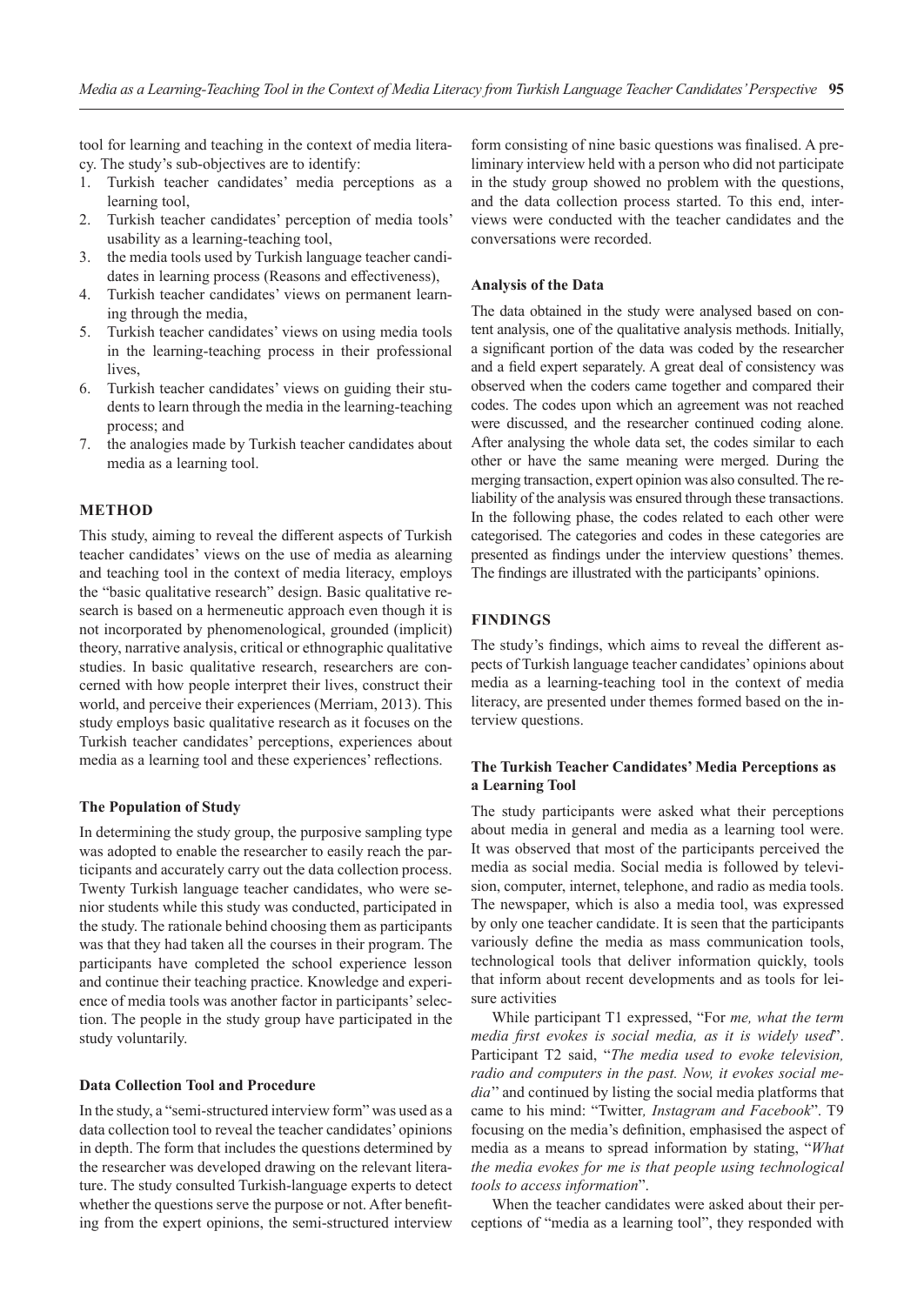YouTube, the internet, telephone, newspaper, television and radio. As a learning tool, social media platforms were defined as tools that enable following up the recent developments, presenting different ideas and sharing information. Among these platforms, participants stated that YouTube provides users with up-to-date information, lecture videos and opportunity to receive distance education; that the internet enables them to keep up with the recent developments; while the others (telephone, newspaper, television, radio) are considered as tools that provide easy access to up-to-date information.

The participants focusing on the learning-tool media as a source of information stressed its functions of offering information and learning resources, providing shortcut information, easy use and acting as a teacher. When it comes to its auxiliary role for education, the participants emphasised that it facilitates and contributes to the educational process, provides effective-permanent learning, and offers alternative ways to teachers and reduces their workload. Some participants have focused on the harmful aspects of the media as a learning tool. The media's expressed harmful aspects are as follows: misuse of it poses a danger, causes information pollution, and may strengthen the dependency on ready-made information.

In terms of the teachers' workload in the educational process, T6 stated that "*Media as a learning tool helps reduce the teachers' workload in the learning-teaching process*". Regarding the media's effects on the educational process, T13 stated that "*The media are tools that facilitate education*".

#### **The Turkish Teacher Candidates' Perception of Media Tools' Usability as a Learning-Teaching Tool**

More than half of the study participants stated that the media tools could be utilised as learning tools. These opinions are discussed in two dimensions: educational and structural. The participants' opinions supporting media usability in the educational process were as follows: it offers alternative ways of learning to students, eliminates the monotony in education, activates students, creates an effective learning environment and provides permanent learning. The views expressed in its structural dimension are that media makes information easily accessible, that it is time and economic-friendly, a necessity of the age, and easily accessible. The opinion of one of T11 exemplifies these findings:

"*Media tools make information quickly accessible for us from everywhere. They enable us to reach the source we want. For this reason, using them makes our personal life easier and us more competent*" (T11).

Participants favouring partial usability for media tools stated their opinions with a focus on learning and usage. In the learning dimension, the participants emphasised that the media tools are not sufficient for learning and cannot replace teachers. In the usage dimension, they stated that the media tools are used for immoral purposes and that the information is obtained without questioning through them, consequently making people lazy. The opinion of T8, who argued that the media tools could not replace teachers, is as follows:

**96** *IJELS 9(4):93-102*

"*I do not think the media can replace teachers, but it has a strong influence. Nevertheless, it can only play a supplementary role in the education system"* (T8).

Another participant with a negative opinion stated that there is information pollution in media tools, that basic information should be learned from written resources and that the media tools are not consciously used.

#### **Media Tools Used by Turkish Language Teacher Candidates in Their Learning Process: Reasons and Effectiveness**

The teacher candidates who participated in the study were asked about the media tools they prefer for their learning process, the reasons for their preferences and whether the media tools are effective. The most emphasised media tools by the participants are the internet, YouTube and Instagram. Other tools mentioned include telephone, television, Twitter, WhatsApp and Facebook. The participants' motivations to use the internet in their learning process are obtaining information and accessing information quickly. The participants who use Youtube stated that they use the media tools for video lessons, activity examples and distance learning. The main reasons for using Instagram for the participants are following up-to-date information, accounts related to their field, sharing course content through Instagram, benefiting from the learning environment Instagram provides and saving time. While the participants stated that they prefer mobile phones during their own learning process as the phones are easy to carry, provides access to information at any time, and saves users' time; they stated that they prefer television as it is easily accessible and enables them to follow useful TV programs. Among the social media platforms, Twitter is being preferred to follow up on recent developments and obtain information; WhatsApp is being used for group learning and because it is easily accessible; and Facebook is being preferred because it enables users to share information.

One of the most striking reasons for the teacher candidates to use the media tools in the learning process is that the media tools provide quick access to information. Other prominent reasons for using the media tools are completing knowledge deficiencies, easy access to up-to-date information, supporting multi-faceted learning, offering different options and being an alternative to the teacher. Examples of the participants' opinions in choosing to use social media tools in their learning processes and why they used them are as follows:

"*I use YouTube often in my learning process. I can watch any course content I am curious about… YouTube is effi-cient at this point* " (T2). "*The tools I use are Instagram, Facebook, Twitter, mo-bile phone, internet. I can reach the contents quickly through them. They present people's different points of view. They are easily reachable*" (T9). "*I use Instagram, especially nowadays. Because, I can obtain the information I want thanks to it. There are competent people sharing lecture videos on YouTube. We are able to access them*" (T16).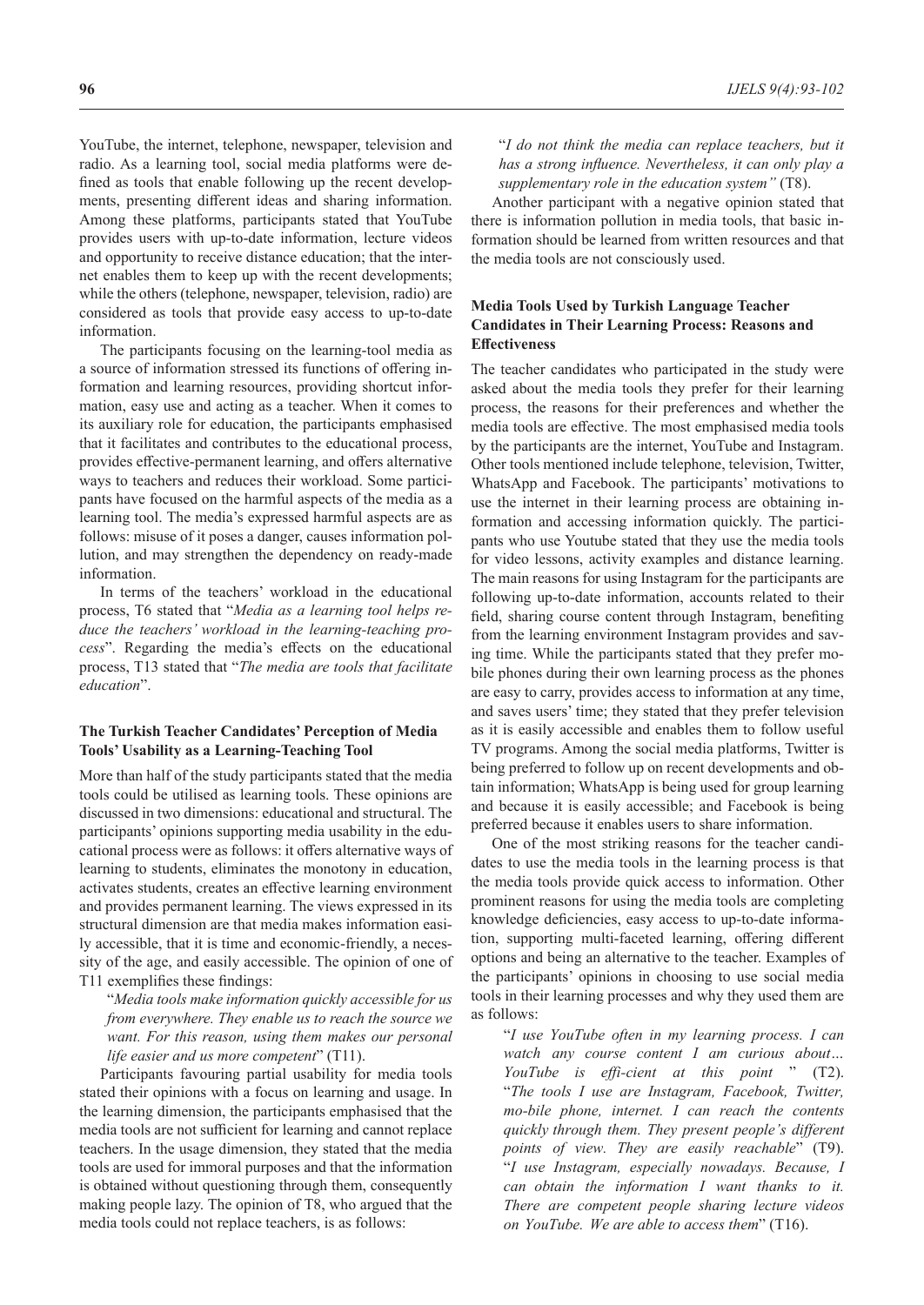### **Permanence Learning Through the Media According to Turkish Language Teacher Candidates**

The participant teacher candidates in the study were asked what they think about the durability of the learning that takes place through the media. Half of the participants stated that learning through the media is permanent, nearly half of them stated that it is partially permanent, and some of them stated that it is not permanent.

Participants who think that learning through media is permanently stated that the media appeals to different sensory organs, support information with visuals and links it with real life, offers access to information from different sources, and supports the learning-teaching process.

Participant T18, arguing that information in media tools supports him in different aspects, stated, "*Yes, I constantly encounter the information I learn. When I open a page, I see the relevant information and images. There are materials to support obtaining knowledge in different ways. This facilitates permanent learning*" (T18).

Participants who think that learning through media is partially permanent emphasised that the use of media changes depending on individual needs. They also asserted that learning through media is not as effective as face-to-face learning, that information is received without question through media, and that learning through media is temporary, and that it is not based on practising in real life.

Participant T2 said, "*I do not think learning through media is as permanent as face-to-face learning. The ambience where pupils receive knowledge from their teachers, where they have eye contact and communicate with them, is special*," emphasising the importance of face-to-face education and pointing out that learning through face-to-face education is more permanent than education through the media tools.

The participants who stated that learning through media is not permanent asserted that effective and permanent learning is not realised, that the media tools are a one-way information source, that information cannot be intervened and that learners are passive in the learning process.

T17 stated why learning through media tools is not permanent as follows: "*I do not think that the knowledge obtained through media is permanent. As media tools provide knowledge so easily, it is easily forgotten.*" (T17).

### **The Turkish Teacher Candidates' Views Regarding Using Media Tools in the Learning-Teaching Process in Their Professional Lives**

Nearly all of the teacher candidates participating in the study expressed that they would use media tools in the learning-teaching process in their professional lives. Participants who prefer not to use the media tools stated that they did not find them useful; the media tools hinder creative thinking; they did not see themselves competent enough in this regard. The participants' reasons to utilise media tools in the learning-teaching process stem from a professional necessity, obligation, student benefit, and learning environment.

Participants who think that using media tools necessary in the learning-teaching process emphasised that these tools support teachers in the subjects at which they are insufficient. Moreover, they stated that the media tools are necessary for professional development, that they are beneficial when used correctly, and allow them to see exemplary applications. When the opinions of the participants who consider utilising these tools as an obligation are examined, it is seen that the most crucial reason they present is following the modern standards. Moreover, the participants stated that the media tools are necessary for the education system and lectures, that the integration of technology into education is needed, and the learning tools must be up-to-date. In terms of the media tools' contribution to students, the participants stated that the media tools are necessary for student development, they offer different learning environments for the student, reinforce learning, respond to student interests and needs, and that students enjoy learning through the media. The arguments favouring the necessity of media tools in terms of the learning environment are as follows: the media makes lessons more fun, enriches the education process, appeals to more than one sensory organ and different learning styles, and ensures knowledge diversity.

Participant T6 expressed the necessity of media tools' utilisation in professional with the following statement: "*We definitely need to use them in the teaching-learning process. It would not be possible not to use it in the 21st century…. Since these tools are constantly developed, teachers should use them*". T8, who stated that he would use social media tools, justified this choice with the following statement: "*It makes accessing information easier. It serves this purpose*." On the other hand, T9 focusing on the benefit of students, stated, "*If there is information that I find really useful for students, I will pass it on to the students. However, I do not always use the media as a teaching tool… Technology has limits in individual improvement*." The remarks of T20, who stated that s/he would use media tools to enhance the learning process of students, are as follows: "*I plan to use media tools in my professional life. I can use media tools as an alternative to reinforcing students' learning process*."

### **The Views of Turkish Teacher Candidates about Guiding Their Students to Learn through the Media in the Learning-Teaching Process**

Nearly all of the teacher candidates participating in the study stated that they would advise their students to learn through the media in the learning-teaching process. Two of the participants stated that they would only partially direct students to use media tools under the control of the teacher or family, considering the possibility of harm to the student, while one participant stated that media tools are not reliable sources and therefore preferred written sources.

Participants stated that they would advise their students to use the internet for online lessons and research; YouTube for watching videos to reinforce the lesson through alternative learning ways; television as it is controlled and contains useful programs; and phone as it is widely used. The reasons of the participants for advising students to use the mentioned media tools are as follows: media tools are a source of information; they enable students to benefit from the recent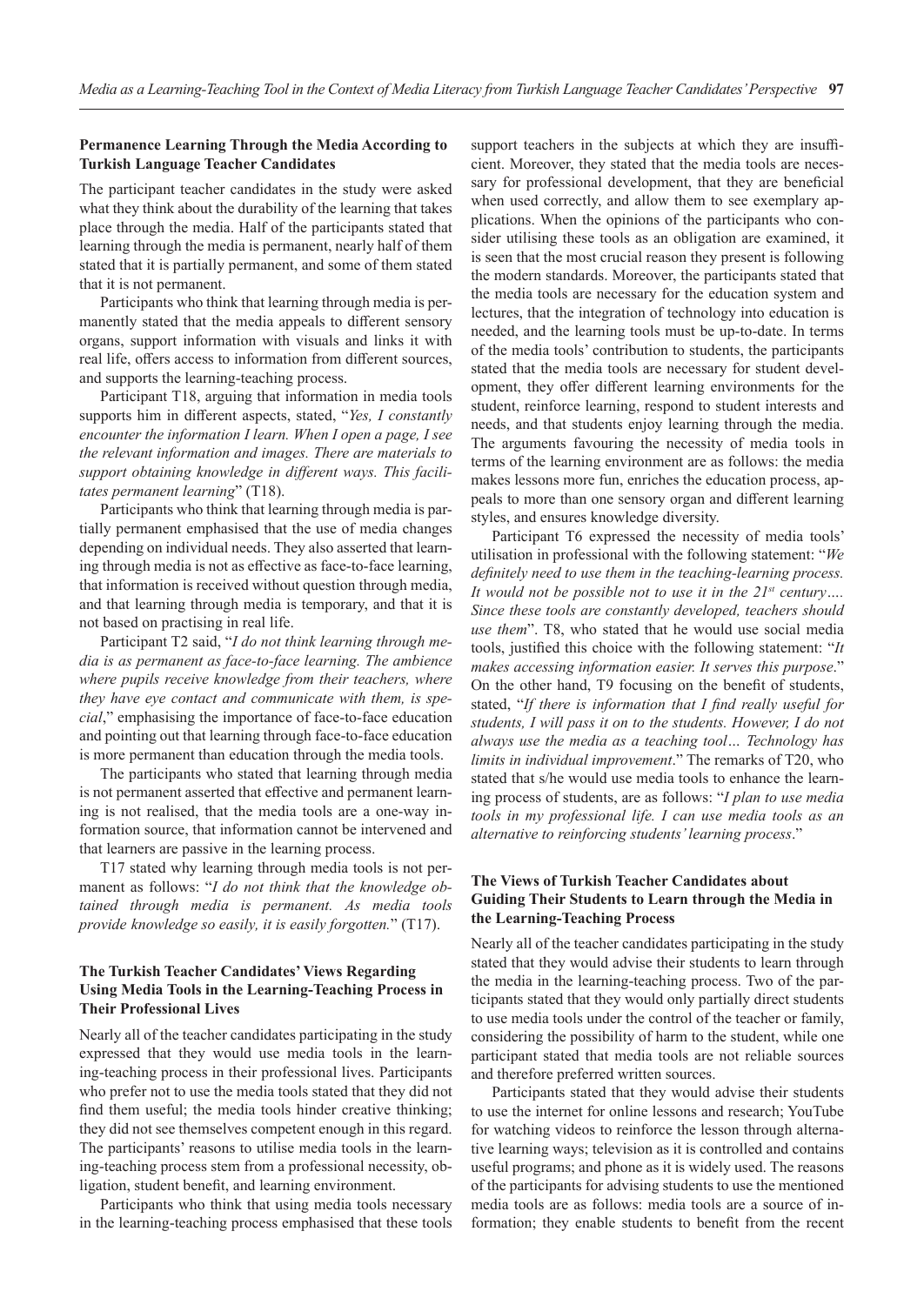innovations of the age; they allow everyone to access information simultaneously; they ensure permanence in learning; students aspire to learn through different tools.

The teacher candidates stated that they would advise their students to use media tools in the learning process to support education when needed, to use them in out-of-school tasks and to diversify resources. In this process, the measures they consider are teaching the correct use of media tools, demanding family control, leading students to reliable information resources and limiting the use of the media tools.

At this point, T7 emphasised the importance of responsible use by saying, "*If students are responsible and I am sure that they will use media tools in a positive manner, I encourage them to use these tools*…"

T9 stated that students should utilise the media to keep up with the modern age requirements: "*I wish my students to use technology. I would like them to use new social media tools as well. Our age is an age of technology. If people grow up deprived of the resources of the present age, this may cause regression*."

Participant T11 stated that s/he would suggest students learn through media tools, provided that the students are taught of the correct use: "*If I am using them, I should encourage students to use them too. I would recommend them to use television, the internet and the telephone. But students must be taught the correct use of these tools*. "

### **The Analogies Made by Turkish Teacher Candidates about Media as a Learning Tool**

The participant teachers in the study were asked to make analogies about "media as a learning tool". The analogies made by the participants were handled with the focus on analogy direction.

According to the teacher candidates' opinions, the media as a learning tool is like a confused teacher who leads you to the correct information only when you ask the right question and riddle and river in terms of leading to the correct information when you follow the clues correctly. Media tools were described as a mixer and bee as they offer different information in one pot, a threshing field in the sense that they provide all necessary and unnecessary information, a bridge and car in terms of delivering information quickly and easily, a water network in terms of delivering information to every household, the Post, Telephone and Telegraph Services (PTT) in terms of providing information exchange, a teacher as they provide information and conduct teaching, an encyclopedia as a source of information, a spider web in that it manages information centrally. Besides, the participants described the media as candles and atoms. The analogy of candle assumes that the candle lightens our way in the dark but causes disaster if left uncontrolled. In the analogy of the atom, it was stated that media tools, like atoms, are useful when used correctly but would cause massive harm if used in the wrong way. Examples of the participants' views are as follows:

"*I see the media as a riddle. There are different paths and signs. If you follow them correctly, you will solve the riddle*" (T3).

"*Media is a river. When you are caught in the flow of that river, you will reach the ocean of information if you are sure of your destination*" (T9).

"*I would describe it as a car. Cars make people move from one point to another. Media does the same by carrying people to a level of knowledge*" (T11).

"*Let us consider the media a candle. It illuminates us in the dark, but if we do not contain its flames, it may cause a big fire. When uncontrolled, it can ruin everything*" (T6).

"*The media tools are similar to an atom. When an atom is split, it can be used both in useful as well as harmful ways*" (T16).

## **DISCUSSION AND CONCLUSION**

The results obtained in the study have shown that the media perceptions of Turkish language teacher candidates are focused on social media. The participants have assumed the media as tools that conduct mass communication, deliver quick information, and inform users about the developments. It was deducted that these features were expressed referring to social media tools. As emphasised by Kane et al. (2009) in their study, social media has different functions such as building relationships, mobilising people, creating information and integration, and filtering the information. Similar media functions were also mentioned in the definitions made by the teacher candidates.

Media-focused views of the teacher candidates participating in the study assumed YouTube and the internet in the first ranks as learning tools. The media tools provide information as a learning tool, serve as a source for learning, provide shortcut information and act as a teacher according to the participants. In Aydın's (2016) study, the participants expressed that they used social networks to obtain new information and conduct research. In Mngwengwe and Dlamini's (2020) study social media tools could be used to support scholarly knowledge among students in tertiary institutions in diverse ways. Regarding the function of the media, the three studies' results support each other. At this point, it is crucial to question the accuracy of information gained through the use of media as a learning tool, to assess it critically, and to select the appropriate information. Individuals that interact with media tools should have basic literacy skills, as illustrated by this importance. Individuals who have accomplished fundamental literacy abilities will accelerate their progress toward media literacy.

The study results have shown that the participants emphasise the media's aspects as a learning tool that facilitates education, offers alternative ways to the teacher, reduces the teacher's workload, and contributes to education by creating a basis for effective-permanent learning. Similar points have been emphasised in studies focusing on the use of media tools in educational contexts. Öztürk and Talas (2015) argued that using social software in educational contexts will provide more effective communication between teacher and student. Chen and Bryer (2012) also stress that social media and network technologies have a crucial role in recreating the education environment between students and teachers.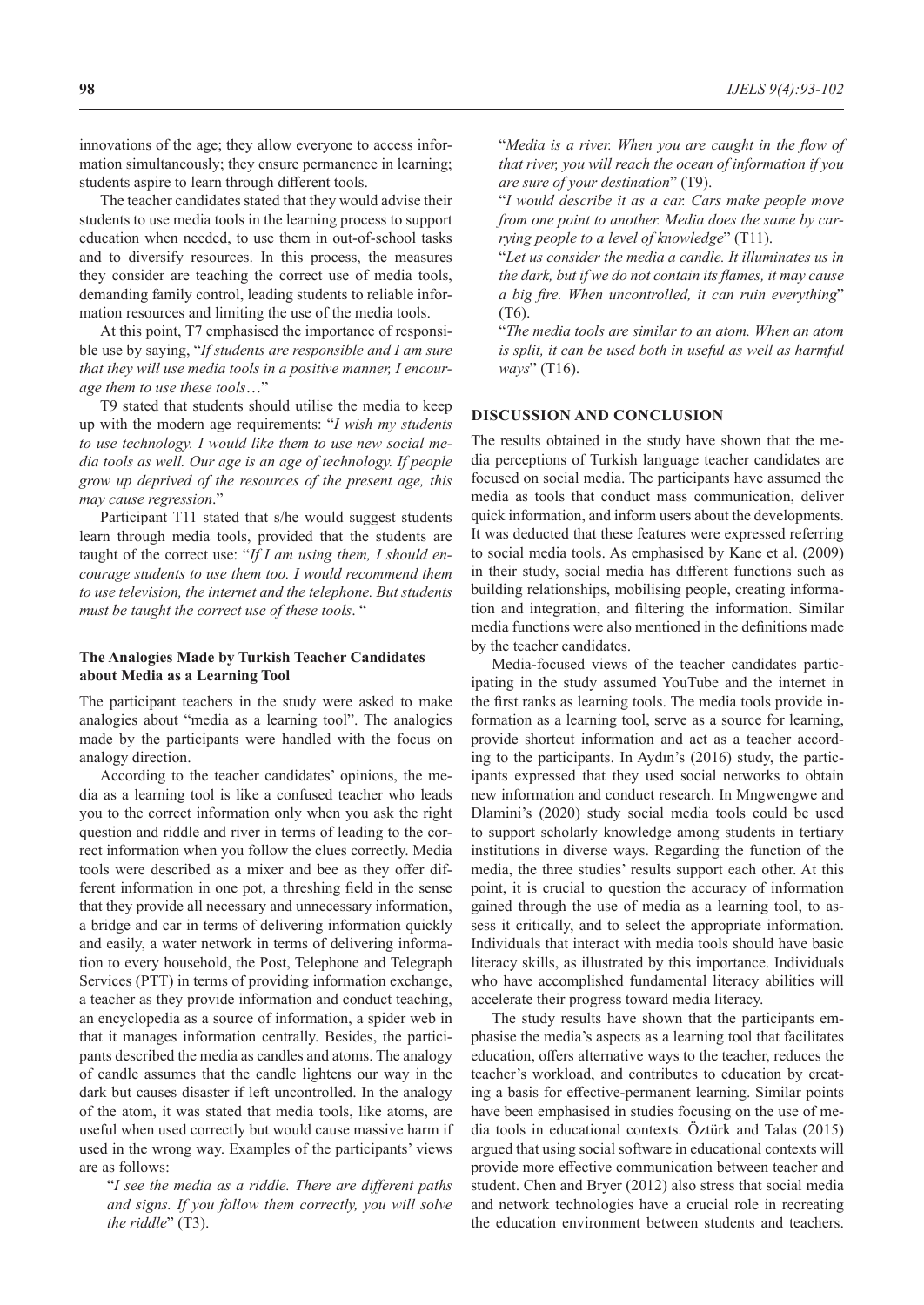These results necessitate the correct and functional use of media tools in educational environments, in short, the acquisition of new literacy skills brought by the age by both the teacher and the student.

The study results have shown that Turkish teacher candidates find media tools useful as a learning tool. In Görü Doğan's (2015) study, in which similar results were reached, all of the teachers participating in the study stated that utilisation of social media contributed to the learning process. Robinson and Robinson (2021) also addressed this issue in their study. These results show that the media, including social media tools, can be employed in educational contexts. The use of media tools in educational settings necessitates proficiency in media literacy abilities. According to Karaduman (2019), media literacy is a notion that must be addressed from a variety of perspectives, including education, family, awareness, and culture. New media experiences are also a guidance in terms of raising individuals who are critical, with high-awareness, and suitable for the requirements of the digital age.

The reasons for the usability of media tools as a learning tool are as follows: They offer alternative ways to students, prevent monotony in education, activates students, create an efficient educational environment, provide permanent learning, facilitates access to information, save time and economy, are a necessity of the modern age and easily accessible. Dealing with the social media tools' reflections on educational environments, Yamamoto et al. (2010) mentioned in their studies that utilisation of social media tools provides more motivation to become independent from time and place, to conduct research, and to increase knowledge and competencies. These results support the results of this study.

Among the participants, some emphasised that media tools can be used partially since they are not sufficient alone as a learning tool; they can not replace the instructor; they are used for immoral purposes; the information is taken without question; they make people lazy. In their study, Devi et al. (2019) scrutinised the effects of social media on students from a different aspect, emphasising that social media may cause frequent fluctuations in students' moods, and generate stress, fear, anxiety ending up with failure to fulfil their responsibilities and inability to communicate face-to-face. These findings and the conclusion reached in this research are important in focusing on the adverse effects of media and social media tools on students, even though they are useful in educational environments. The inability to use media tools correctly, not knowing how to use them, receiving information from the media without adopting a critical approach, in short, not being consciously literate, are the fundamental causes of these possible problems.

The study results have shown that the media tools that Turkish teacher candidates mostly use in their learning processes are the internet, YouTube and Instagram. Other tools included telephone, television, Twitter, WhatsApp and Facebook. In their study on the use of social media tools, Otrar and Argın (2014) argued that the vast majority of middle school and high school students actively use Facebook, Twitter and YouTube as social media tools. Togay et al. (2013) argued that YouTube, followed by Facebook, was the social media tool frequently used for educational purposes. These findings confirm that YouTube, followed by other social software, is the most utilised media tool for educational purposes. The findings of the research and related studies in the literature show that social media is widely used in the learning process. The correct use of social media tools in this process also advances in parallel with media literacy. As a matter of fact, Güney (2018) concluded that the media literacy levels of teacher candidates improve as the duration of social media use increases. In addition, the findings obtained within the scope of this very study show that teacher candidates' attitudes towards social media are partially positive.

The research findings displayed that the participants' reasons to use the internet in their learning process were obtaining and accessing information quickly. Similarly, Karaman (2010) also pointed out that teacher candidates use the internet to access information. In this study, the participants who mostly use YouTube in their own learning process stated that they use YouTube for video lessons, activity examples and distance learning. While teachers use YouTube for educational purposes as cited by Akkaya and Kanadlı (2019), Togay et al. (2013) argued that students also utilise YouTube in their learning process. These findings suggest that individuals widely use the internet and YouTube for educational purposes. Focusing on the relationship between internet use and media literacy, Çakmak (2019) found that teacher candidates' media literacy levels vary according to the time they use the internet.

The findings of the study have displayed that, among the social media tools, Instagram is being used by individuals for following up-to-date information, sharing course content, creating a learning environment and saving time and since it is easily accessible; Twitter for looking at the recent developments and obtaining information; and WhatsApp due to its easy accessibility and providing a group learning environment. In a study by Al-Qaysi et al. (2020), WhatsApp was found the most predominant application used for educational purposes. Arguing that WhatsApp provides particular advantages in the learning process, Gon and Rawekar (2017) and Mngwengwe and Dlamini (2020) emphasised its easy accessibility enabling individuals to learn anywhere and anytime.

Another finding of the study is that Turkish teacher candidates use media tools in their learning process to reach a vast amount of information quickly. In addition, complementing learning deficiencies, supporting multi-faceted learning, and benefiting from different alternatives are other striking reasons the teacher candidate participants put forward. In Kamble et al.'s (2021) study, participants use social media to learn new things. Akkaya and Kanadlı (2019) also argued that individuals who use media tools for educational purposes utilise social media to access information quickly. The findings of Togay et al. (2013) show that university students think that social media helps their learning and find it easy to use, helpful and necessary for their educational developments. These findings reveal how crucial the opportunities offered by media tools in accessing information quickly are.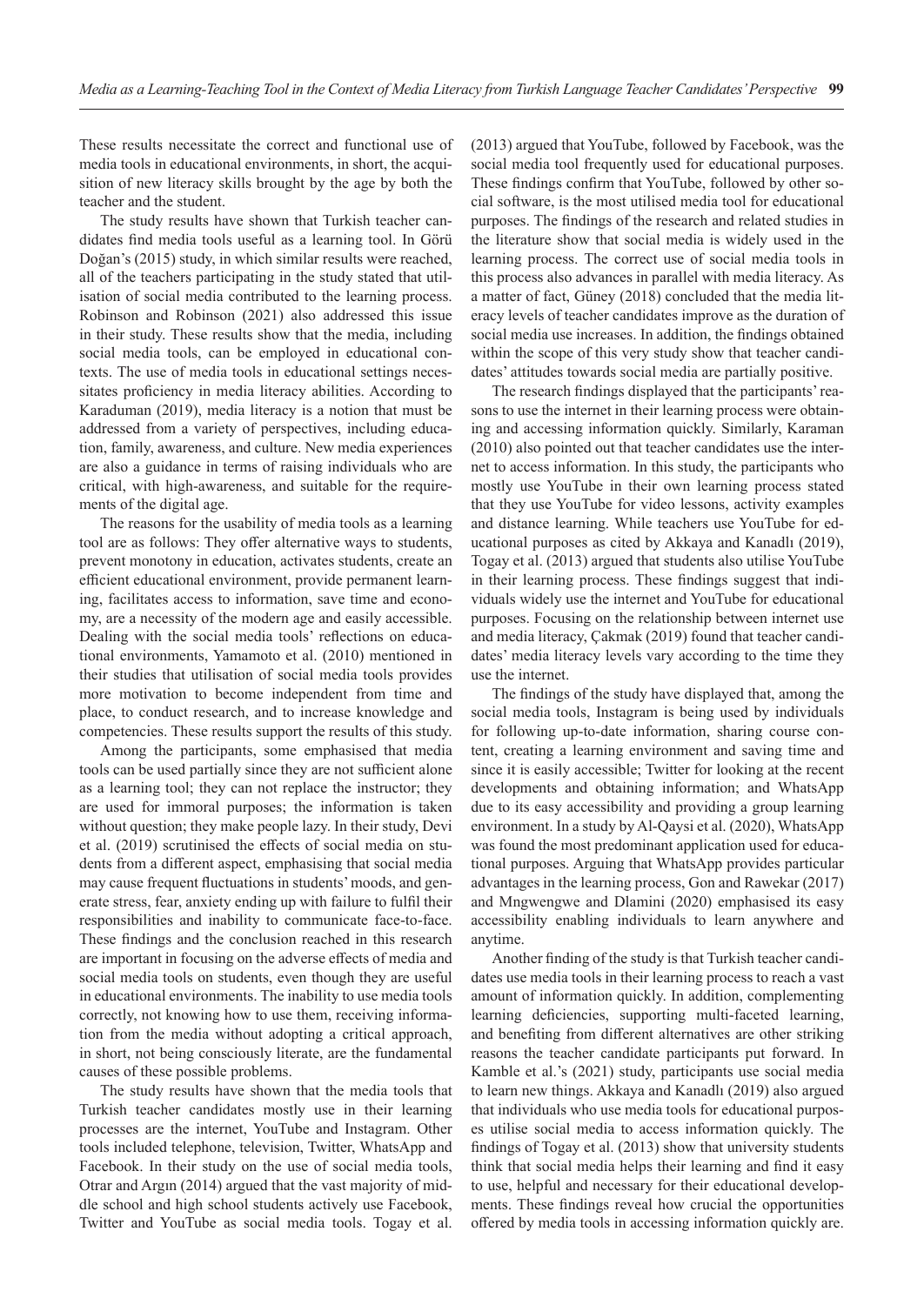It is critical to use the media as a conscious literate at this point. According to Karaduman (2019), multimedia content requires new abilities and literacy skills. According to the research, users' active, participative, and productive identities in the new media environment provide a significant opportunity for new media literacy.

The opinions of the participants regarding the permanence of learning through media tools have also varied. The knowledge gained through media tools is thought to provide permanent learning because the media tools appeal to different sensory organs, support information with visuals, are related to real life, and support the learning-teaching process. It appeared that these opinions are focused on supporting information from different angles stimulating the mind. On the other hand, findings indicating that learning through media is partially permanent have also been obtained. Participants' responses cited individual need as an essential factor. In addition, it was emphasised that learning through media tools is not as permanent as one-to-one learning, information is received without questioning, and learning is instantaneous without real-life practice. The participants who favour that learning through media is partially permanent stated that the media is a one-way source of information, that the information process cannot be intervened, and that students are passive learners during this process. These findings suggest that permanent learning will occur only when the media tools are used timely, in the right place and appropriate learning environment.

The study's findings showed that the participant teacher candidates plan using media tools in their professional lives. It is thought that the tools they will use include primarily social media, departing from the teacher candidates' perceptions of media as a learning tool. However, Manca and Ranieri (2016) argued the opposite. Their study found that the academicians participating in their study tended to use social media for personal and professional purposes rather than teaching practices. This finding raises suspicion regarding the possibility for the teacher candidates to realise their plans to employ media tools in the educational environment.

This study detected that utilising media tools in the educational process is considered a necessity by teacher candidates. Participants stated that these tools would support teachers when they are insufficient and are necessary for professional development. In their studies, Akkaya and Kanadlı (2019) and Sarsar et al. (2015) emphasised that social media tools would contribute to teachers' professional careers. These findings prove the importance of media tools regarding their contribution to professional development.

It was stressed that media tools in the learning-teaching process are a necessity of the modern age. Moreover, it has been put forward that there is a need to integrate technology into education, that media tools offer different learning environments for students, reinforce learning, respond to student interests and needs, enrich the teaching process, appeal to more than one sensory organ and different learning styles. As Pollara and Zhu (2011) argued, social software supports the educational process by enriching it with materials in the form of text, video, and sound, and it also supports the teacher in the teaching process and evaluation.

The study determined that Turkish teacher candidates would encourage their students to use media tools in the learning process. These media tools include the internet, YouTube, television, and telephone. Teacher candidates want students to use these tools because these tools are a source of information, benefit from the innovations brought by the age, everyone can access information at the same time thanks to these tools, and encourage students to learn through different sources. Yamamoto et al. (2010) emphasised individualisation of learning and the possibility to repeat lessons by the student as benefits of using social media tools in education. These findings prove that media tools are an indispensable part of the educational process for various reasons. Students' media literacy is linked to their ability to effectively use media resources in educational settings. Media literate people, according to Bachmair and Bazalgette (2007), are people who can efficiently use media tools and apps, access and generate information in media, and actively use media to communicate and benefit from it.

The findings obtained from the participants' descriptions of "media as a learning tool" show that the participants focused on both the beneficial and harmful aspects of the media. The participants stated that there is too much information in media tools, and success cannot be achieved if the correct path is not followed. Although media tools have their disadvantages, they are a part of life and learning as well. It is seen that media tools that provide limitless information to people will bring significant success if used correctly, but will cause severe damages if misused.

When the study's findings are examined, it is understood that the Turkish teacher candidates, who are the architects of the future, see social media as learning resources and use them in their own education and will use them in their professional lives in the future. The teacher candidates think that media tools, when used correctly, will enrich the learning-teaching process, and they are aware that they will provide benefits to teachers and students in various aspects. However, it is seen that social media tools are at the centre of all these views. The effect of social media, whose use is becoming widespread by the masses, is evident and will also inevitably affect education systems. The replacement of printed, visual, and audio media by social media tools depends on successful incorporation of them to the social media. It would be appropriate to say that the integration of media tools, more specifically media tools, into education should be carried out in accordance with the needs of education systems, not through mass use habits.

#### **REFERENCES**

- Akkaya, B., & Kanadlı, S. (2019). Öğretmenlerin bir eğitim aracı olarak sosyal medyayı kullanmalarına ilişkin görüşleri. *Journal of Advanced Education Studies, 1*(2), 115-127.
- Aksu Bektaş, Y., & Alver, M. (2020). Medya okuryazarlığı dersine ilişkin öğrenci tutumları ile öğretmen ve öğretmen adayı görüşlerinin değerlendirilmesi. *Mersin Üniversitesi Eğitim Fakültesi Dergisi 16*(3), 546-572.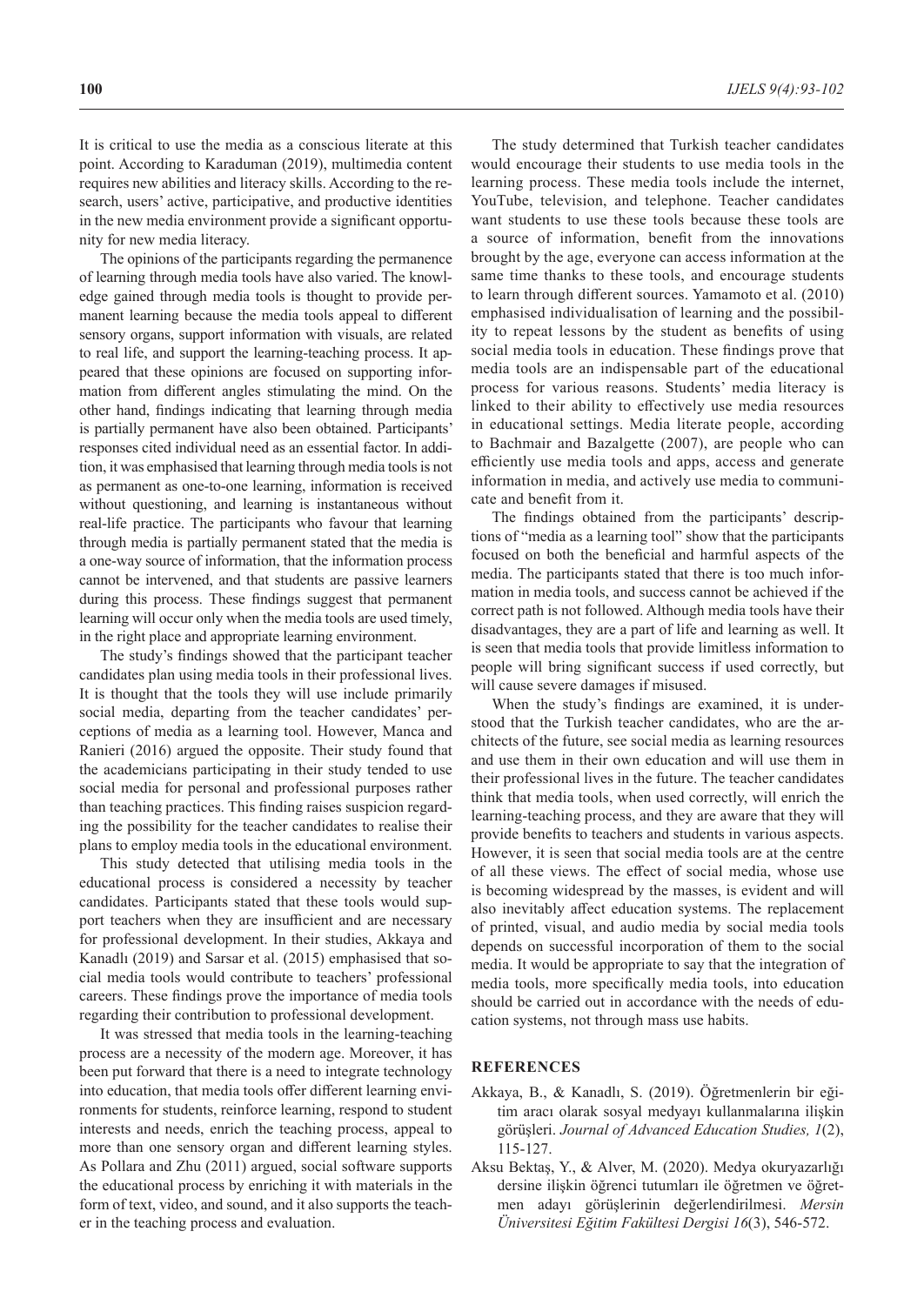- Al-Qaysi, N., Mohamad-Nordin, N., & Al-Emran, M. (2020). What leads to social learning? Students' attitudes towards using social media applications in Omani higher education. *Education and Information Technologies*, *25*(3), 2157-2174.
- Altun, A. (2005). *Gelişen teknolojiler ve yeni okuryazarlıklar*. Anı yayınları.
- Aydın, İ. E. (2016). Üniversite öğrencilerinin sosyal medya kullanımları üzerine bir araştırma: Anadolu üniversitesi örneği. *Selçuk Üniversitesi Sosyal Bilimler Enstitüsü Dergisi, 35,* 373-386.
- Aytaş, G., & Kaplan, K. (2017). Medya okuryazarlığı bağlamında yeni okuryazarlıklar. *Ahi Evran Üniversitesi Kırşehir Eğitim Fakültesi Dergisi 18*(2), 291-310.
- Bachmair, B., & Bazalgette, C. (2007). The Europen charter for media literacy: Meaning and potential. *Research in Comparative and International Education, 2*(19), 80-87.
- Bartlett-Bragg, A. (2006). Reflections on pedagogy: *Reframing practice to foster informal learning with social software*. http://citeseerx.ist.psu.edu/viewdoc access: 20 December 2020.
- Blazer, C. (2012). Social Networking in Schools: Benefits and Risks; Review of the Research; Policy Considerations; and Current Practices. *Information Capsule. Research Services, 1109*, 1-23
- Bold, U., & Yadamsuren, B. (2019). Use of social media as an educational tool: Perspectives of Mongolian university educators. *In Proceedings of the 10th International Conference on Social Media and Society*, 233-243.
- Çakmak, E. E. (2019). Öğretmenlerin medya okuryazarlık düzeylerinin incelenmesi. *Sınırsız Eğitim ve Araştırma Dergisi, 4*(3), 300-316.
- Chawinga, W. D. (2017). Taking social media to a university classroom: teaching and learning using Twitter and blogs. *International Journal of Educational Technology in Higher Education, 14*(1), 1-19.
- Chen, B., & Bryer, T. (2012). Investigating instructional strategies for using social media in formal and informal learning. *International Review of Research in Open and Distributed Learning, 13*(1), 87-104.
- Devi, K. S., Gouthami, E., & Lakshmi, V. V. (2019). Role of social media in teaching–learning process. *Journal of Emerging Technologies and Innovative Research, 6*(1), 96-103.
- Evans, C. (2014). T witter for teaching: Can social media be used to enhance the process of learning?. *British Journal of educational technology, 45*(5), 902-915.
- Faizi, R., El Afia, A., & Chiheb, R. (2013). Exploring the potential benefits of using social media in education. *International Journal of Engineering Pedagogy (iJEP), 3*(4), 50-53.
- Gon, S., & Rawekar, A. (2017). Effectivity of e-learning through WhatsApp as a teaching learning tool. *MVP Journal of Medical Science, 4*(1), 19-25.
- Görü Doğan, T. (2015). Sosyal medyanın öğrenme süreçlerinde kullanımı: ters-yüz edilmiş öğrenme yaklaşımına ilişkin öğrenen görüşleri. *Açıköğretim Uygulamaları ve Araştırmaları Dergisi, 1*(2), 24-48.
- Gruzd, A., Haythornthwaite, C., Paulin, D., Gilbert, S., & Del Valle, M. E. (2018). Uses and gratifications factors for social media use in teaching: Instructors' perspectives. *New Media & Society, 20*(2), 475-494.
- Güney, B. (2018). Sosyal Bilgiler öğretmen adaylarının sosyal medya kullanımlarının medya okuryazarlık düzeyinde farklı değişkenler açısından incelenmesi (Yüksek lisans tezi). Bursa uludağ Üniversitesi Eğitim Bilimleri Enstitütüsü, Bursa.
- Hsieh, B. (2017). Making and missing connections: Exploring Twitter chats as a learning tool in a preservice teacher education course. *Contemporary Issues in Technology and Teacher Education, 17*(4), 549-568.
- Kamble, B., DurgeshPatil, N. S., Pabrekar, S., Kumavat, U. & Manjrekar, K. (2021). Use and Awareness of Social Media Tools by Under Graduate Students. *A Multidisciplinary Journal, 11,* 79-86.
- Kane, G. C., Fichman, R. G., Gallaugher, J., & Glaser, J. (2009). Community relations 2.0. *Harvard Business Review, 87*(11), 45–50.
- Karaduman, S. (2019). Yeni medya okuryazarlığı: Yeni beceriler/olanaklar/riskler. *Erciyes İletişim Dergisi, 6*(1), 683-700.
- Karaman, M. (2010). Öğretmen Adaylarının TV ve İnternet Teknolojilerini Kullanma Amaç ve Beklentilerinin Medya Okuryazarlığı Bağlamında Değerlendirilmesi. *Uşak Üniversitesi Sosyal Bilimler Dergisi, 3*(2), 51-62.
- Kıran, Ö. (2020). Temel yaklaşımlar açısından medya okuryazarlığı eğitimi. *Ondokuz Mayıs Üniversitesi Eğitim Fakültesi Dergisi 39*(3), 233-248.
- Kitchakarn, O. (2016). How Students Perceived Social Media as a Learning Tool in Enhancing Their Language Learning Performance. *Turkish Online Journal of Educational Technology-TOJET, 15*(4), 53-60.
- Konuk, N., & Güntaş, S. (2019). Sosyal medya kullanımı eğitimi ve bir eğitim aracı olarak sosyal medya kullanımı. *International Journal of Entrepreneurship and Management Inquiries, 3*(4), 1-25.
- Kozma, R. B. (1991). Learning with media*. Review of educational research, 61*(2), 179-211.
- Manca, S., & Ranieri, M. (2016). "Yes for sharing, no for teaching!": Social Media in academic practices. *The Internet and Higher Education, 29*, 63-74.
- McLoughlin, C., & Lee, M. (2007). Social software and participatory learning: Pedagogical choices with technology affordances in the Web 2.0 era. Retrieved on 1 December 2020 from
- http://www.dlc-ubc.ca/dlc3/educ500/wp-content/uploads/ sites/24/2011/07/mcloughlin.pdf
- MEB (2019). *Türkçe öğretim programı*. Milli Eğitim Bakanlığı.
- Merriam, S. B. (2013). *Nitel Araştırma*. Nobel.
- Mngwengwe, S. & Dlamini, P. (2020). The Use of Social Media Tools to Support Scholarly Knowledge among Students at the University of Zululand. *Library Philosophy and Practice*, 1A-28.
- Otrar, M., & Argın, F. S. (2014). Öğrencilerin sosyal medyaya ilişkin tutumlarının kullanım alışkanlıkları